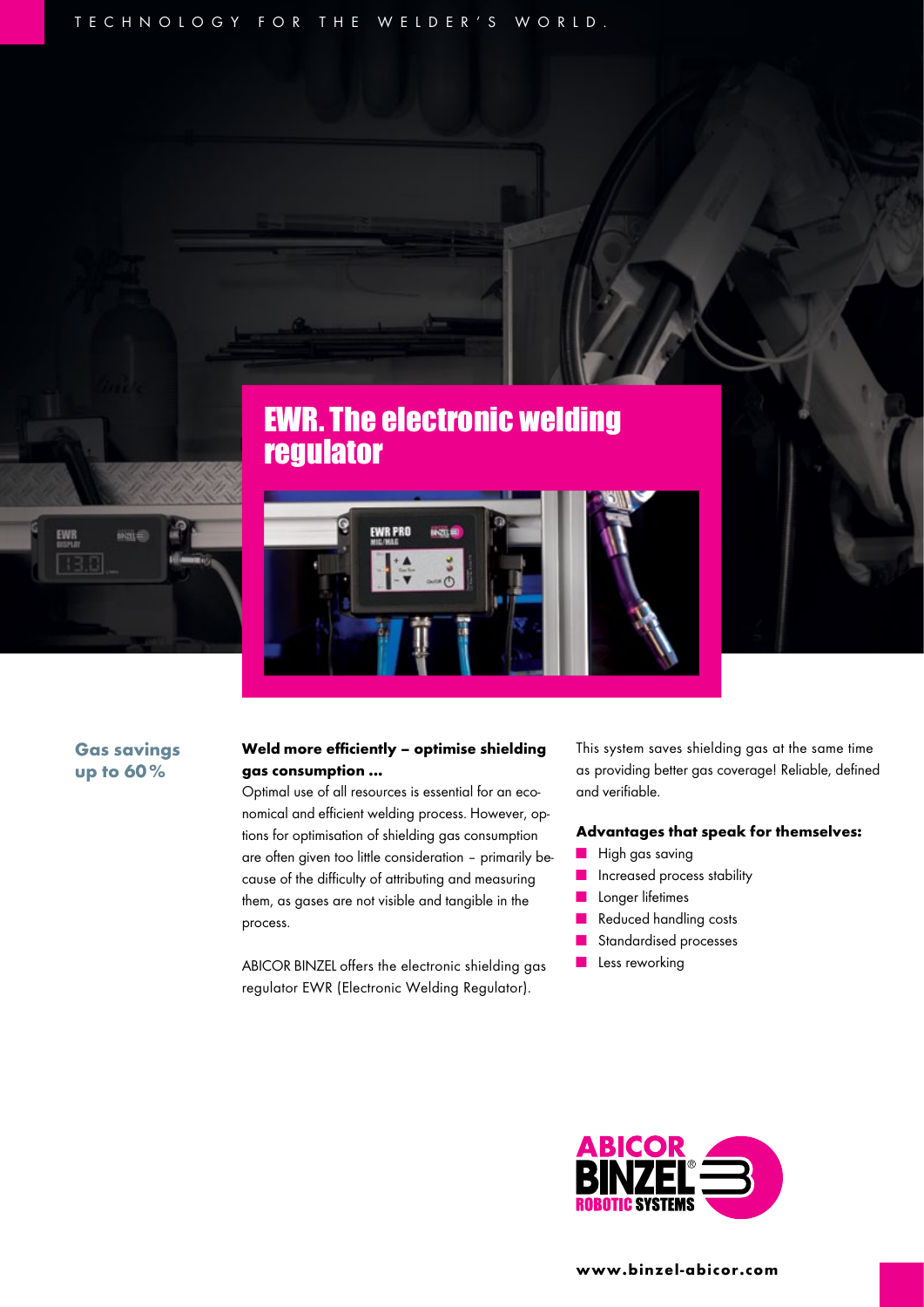# Electronic Welding Regulator "EWR"

System Overview & Technical Data





## "Plug & Play"

The installation of the EWR is done within minutes. Save gas – quick and easy!

### Installation of the EWR:

- Connection of the EWR between the gas supply and the power source
- Connection of the measuring shunt on the negative pole cable (or positive pole of the cable assembly)
- Ensure power supply connection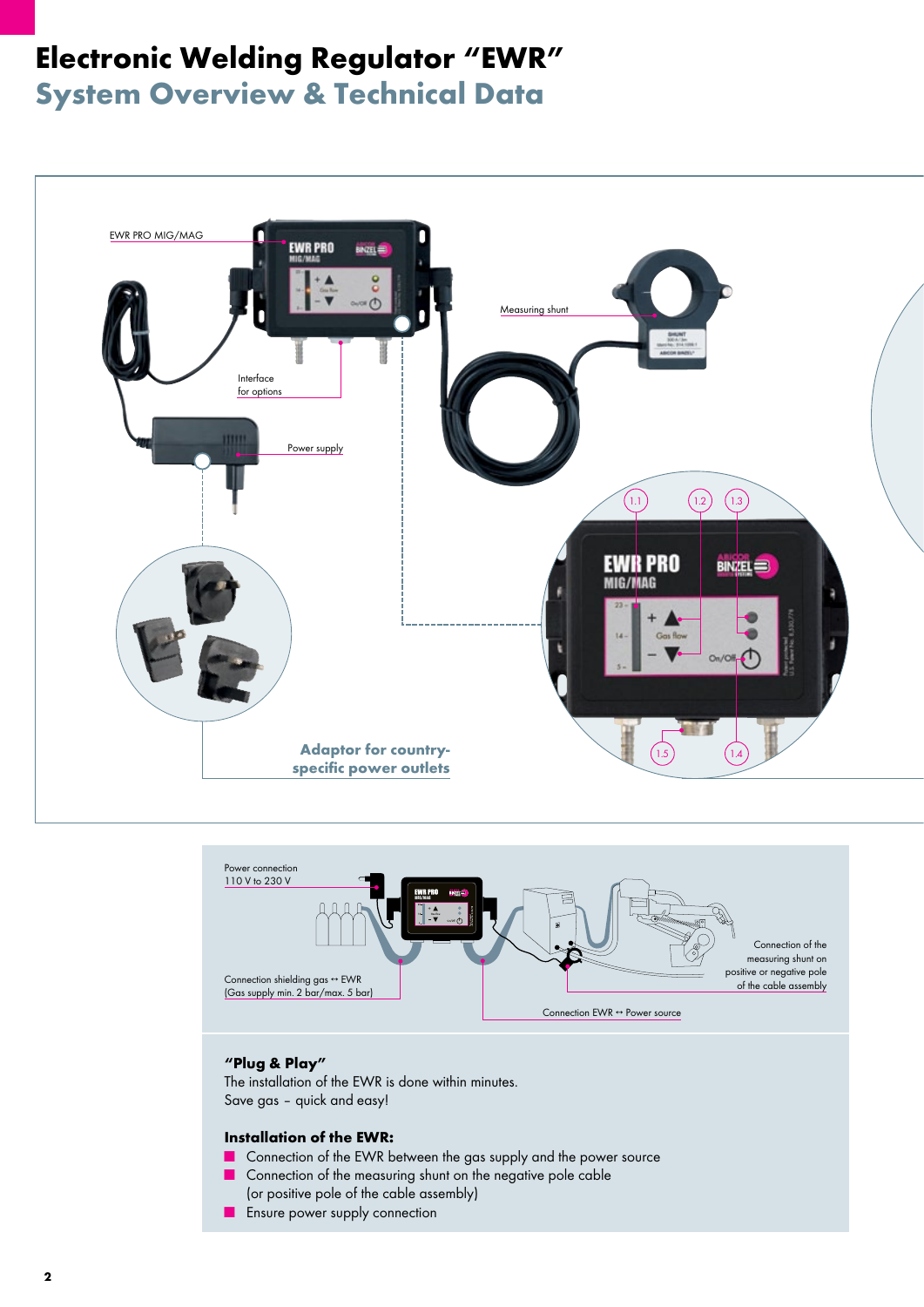

Figure 1: EWR control panel

# Figure 1: EWR Control panel

- 1.1 LED panel for visualisation of the preset gas flow
- 1.2 Buttons for preset of the required gas flow
- 1.3 LEDs for visualisation of the unit status
- 1.4 Button On/Off
- 1.5 Interface for additional options (only valid for EWR PRO)

# Figure 2: Welding Monitor\*

- 2.1 Rugged housing
- 2.2 Interface for USB memory stick
- 2.3 Touchscreen
- 2.4 Connectors gas in / gas out









#### Technical data: EWR BASIC/PRO MIG/MAG

Weight: approx. 1.3 kg Measurements LxWxH: 118x148x58 mm

Electrical connection: 24 V DC, 450 mA – 750 mA Outgoing idle flow: 0.2–2.0 bar: 5.0–23.0 l/min  $5.0 - 30.0$  l/min 10.6–63.0 cfh

In-/Outgoing pressure: Ingoing pressure ↔ Outgoing pressure  $2-6$  bar  $\leftrightarrow$  to 0.6 bar  $3-6$  bar  $\leftrightarrow$  to 1.2 bar 4–6 bar ↔ to 2.0 bar (If pressure is below 2 bar the EWR shuts off)

Working range of

measuring shunts: Shunt ↔ Working range  $150 A \leftrightarrow 45 - 150 A$  300 A ↔ 90–300 A 500 A ↔ 150–500 A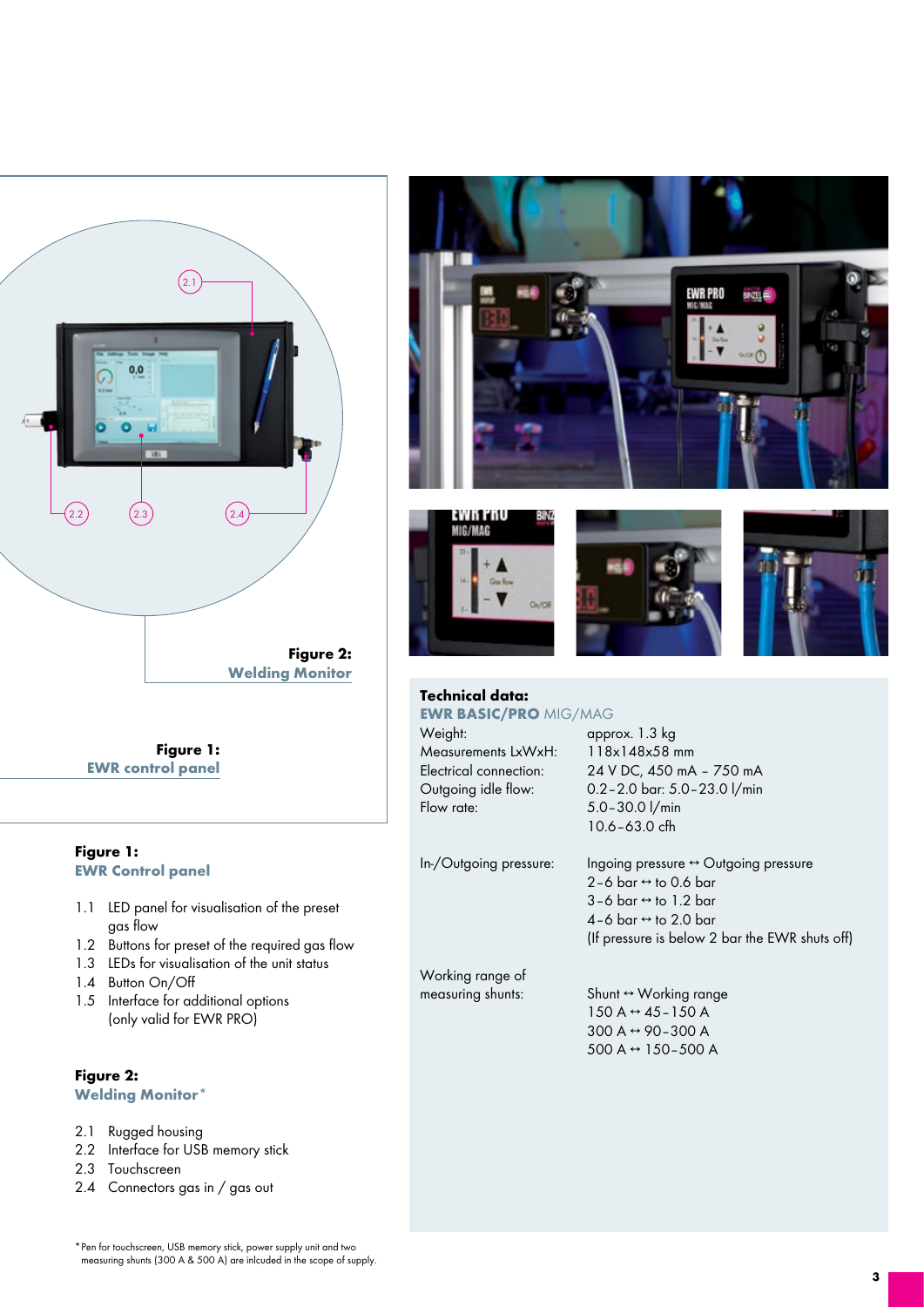# Electronic Welding Regulator "EWR" Functioning Principle

Gas savings up to 60 %

#### Four methods = save four times!

The EWR electronic shielding gas regulator combines four innovative methods of gas regulation. By combining all four methods, your gas consumption during the welding process can be regulated and reduced by an average of 40 % – ideally even by up to 60 %. Alongside the gas saving, there are other positive effects, for example the reduction of spatter formation and safer gas coverage at the start of the welding process.

#### 1st method:

Avoiding demand peaks on arc start The EWR constantly regulates the gas flow, so no demand peaks occur even at the start of the welding process.

#### 2nd method:

Adjustment of the shielding gas quantity in relation to power consumption With the aid of a measuring shunt, the EWR records the current welding current and regulates the gas supply accordingly.









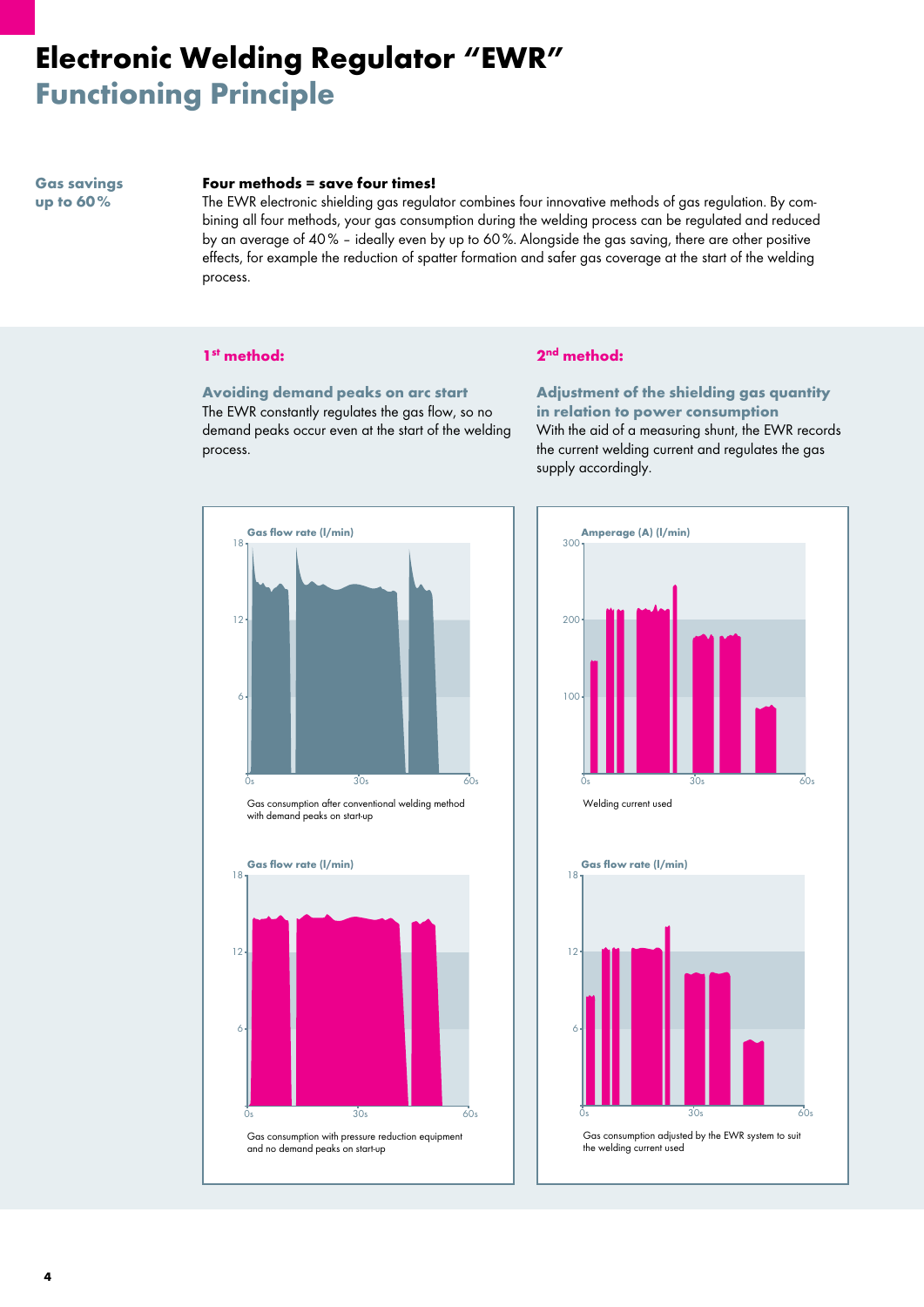## 3rd method:

# Extremely quick frequency valves

Due to frequency valves, which react extremely quickly, there is no loss of gas between opening and closing of the valve.

## 4th method:

Pulsing of the shielding gas at 60 Hz The 60 Hz pulsing provides better gas coverage with less shielding gas and a more stable arc.



Comparison of the gas consumption with and without the EWR system

#### Legend:

- Gas consumption without EWR
- Gas consumption with EWR
- ◙ No loss of gas in between single starts



Arc / gas jet without using the EWR system



Arc / gas jet with using the EWR system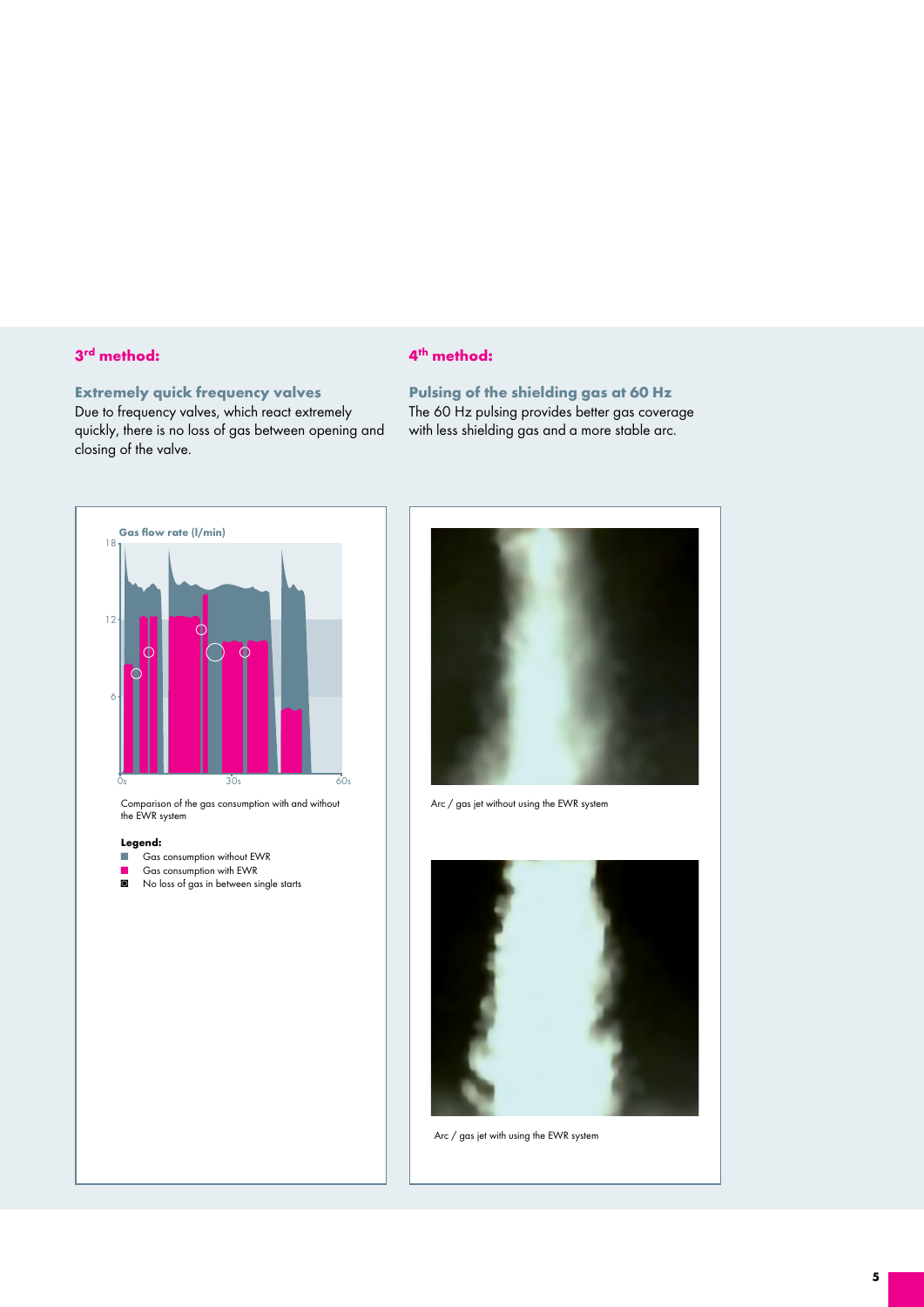# Electronic Welding Regulator "EWR" Order Options & Accessories

## Scope of supply EWR BASIC and EWR PRO





# Complete package

| <b>Type</b>                                             | Part-No.   |
|---------------------------------------------------------|------------|
| EWR BASIC MIG/MAG complete package                      | 514.1002.1 |
| incl. power supply (230 V), measuring shunt (300 A/3 m) |            |
| EWR PRO MIG/MAG complete package                        | 514.1003.1 |
| incl. power supply (230 V), measuring shunt (300 A/3 m) |            |
| EWR BASIC MIG/MAG complete package                      | 514.1019.1 |
| incl. power supply (230 V), measuring shunt (500 A/5 m) |            |
| EWR PRO MIG/MAG complete package                        | 514.1020.1 |
| incl. power supply (230 V), measuring shunt (500 A/5 m) |            |
| EWR PRO TIG complete package                            | 514.1021.1 |
| incl. power supply (230 V), measuring shunt (150 A/3 m) |            |

An alternative power supply with key lock is also available with all complete packages instead of the standard power supply

Accessories and options

# Accessories

| <b>Type</b>                             | for version       | Part-No.   |
|-----------------------------------------|-------------------|------------|
| Measuring shunt 150 A/3 m               | <b>BASIC, PRO</b> | 514.1005.1 |
| Measuring shunt 300 A/3 m               | <b>BASIC, PRO</b> | 514.1006.1 |
| Measuring shunt 500 A/5 m               | <b>BASIC, PRO</b> | 514.1007.1 |
| <b>EWR</b> holder                       | <b>BASIC, PRO</b> | 514.1008.1 |
| Power supply standard                   | <b>BASIC, PRO</b> | 514.1023.1 |
| Power supply with key lock <sup>1</sup> | <b>BASIC, PRO</b> | 514.1014.1 |
| Protective cap EWR                      | <b>BASIC, PRO</b> | 514.1029.1 |
|                                         |                   |            |

# **Options**

| $V1U1U2$                                                |            |            |
|---------------------------------------------------------|------------|------------|
| EWR gas controller (gas flow control unit) <sup>2</sup> | <b>PRC</b> | 514.1004.1 |
| EWR display <sup>3</sup>                                | <b>PRC</b> | 514.1013.1 |
|                                                         |            |            |

<sup>1</sup> Prevents unwanted changing of the default settings

² Signal output to the robot at a pressure drop in the gas line

<sup>3</sup> Visualizes the current gas consumption (I / min) during the welding process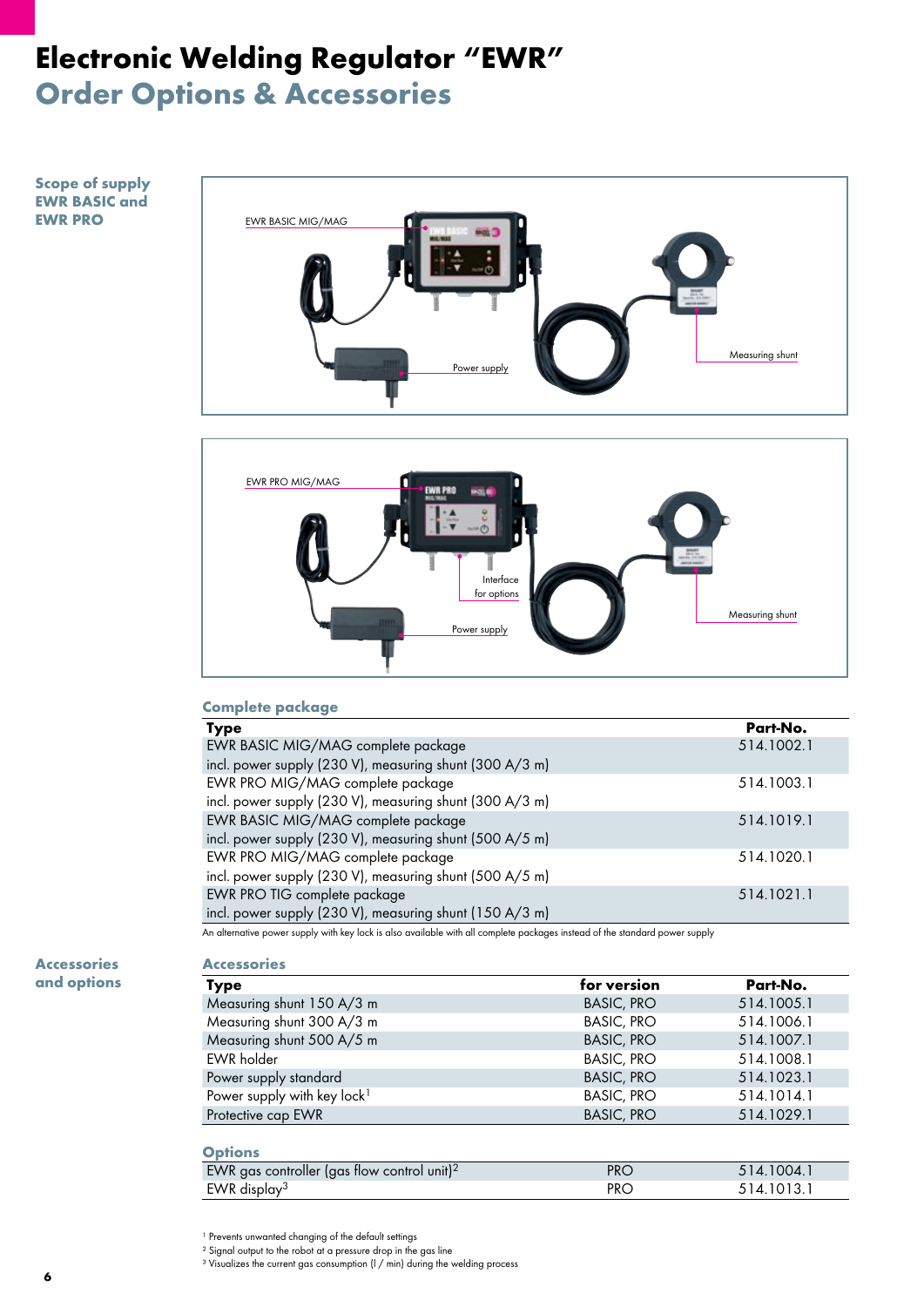# Electronic Welding Regulator "EWR" Welding Monitor & Accessories

#### Welding Monitor

The welding monitor serves to measure the gas flow and current strength. The industrial computer based on Windows® XP works stand-alone, i.e. completely independently of the EWR. It is installed between the gas supply and the power source.

The measuring results transmitted by the measuring shunt are displayed in the form of diagrams and can be saved for the purposes of documentation. The data can be easily transferred via the integrated USB interface.



## Scope of supply:

- 1x Welding Monitor incl. touch-stick
- 2 x measuring shunt (300 A/3 m and 500 A/5 m)
	- 1x Power supply
- 1x USB memory stick

#### Complete package

| Type                               | Part-No.   |
|------------------------------------|------------|
| <b>Welding Monitor</b>             | 514.1001.1 |
| incl. touch-stick, measuring shunt |            |
| 300 A/3 m and 500 A/5 m,           |            |
| power supply, USB memory stick     |            |

#### Accessories



#### **Accessories**

| <b>Type</b>                       | Part-No.   |
|-----------------------------------|------------|
| Transport case                    | 514.1009.1 |
| For protection and safe transpor- |            |
| tation of the Welding Monitor     |            |